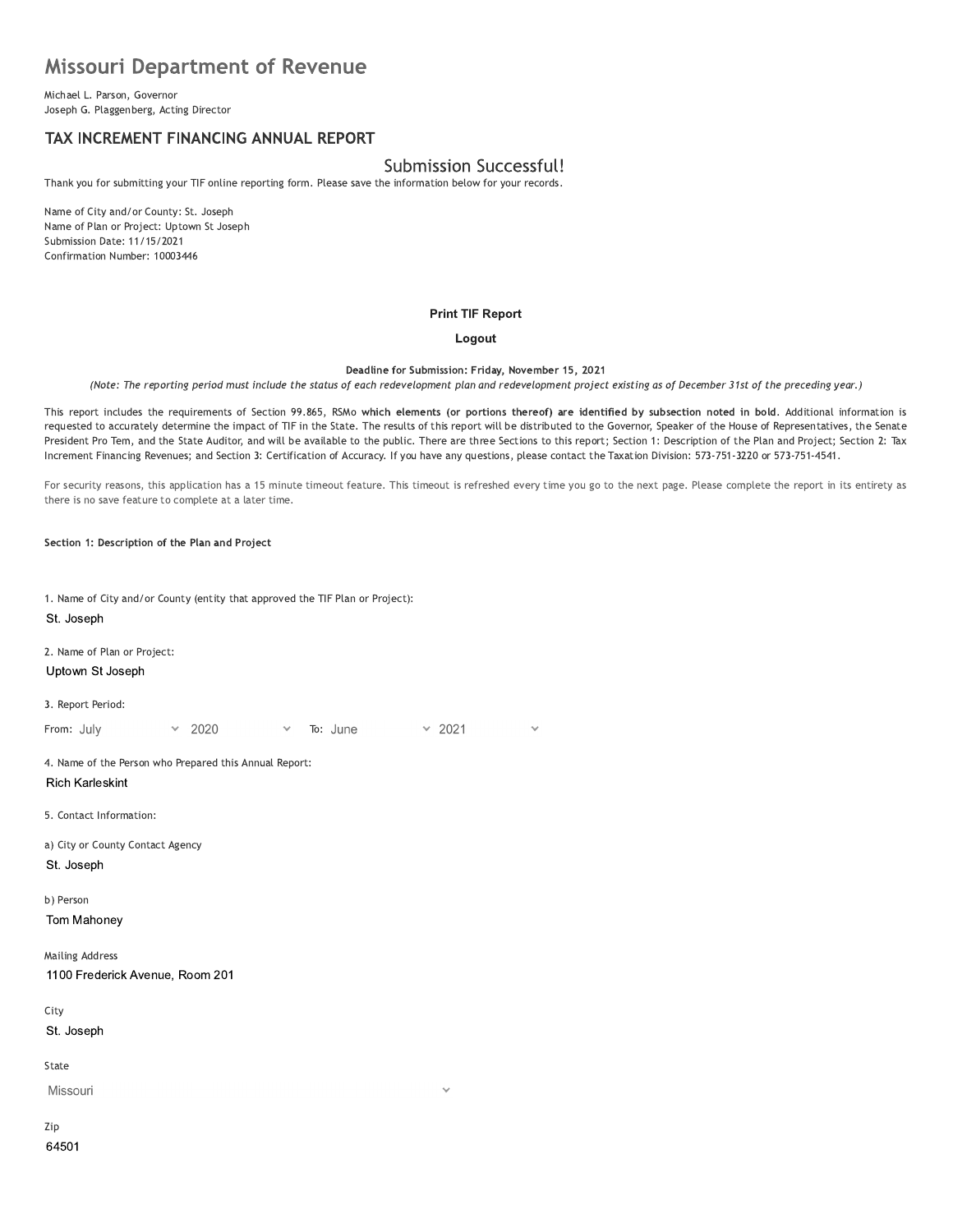| Phone        |
|--------------|
| 816-271-5526 |

rax 816-271-4697

E-mail Address

816-271-5526<br>
Fax<br>
816-271-4697<br>
E-mail Address<br>
tmahoney@stjoemo.org<br>
c) Private Sector Developer<br>
Uptown St. Joseph Redevelopment Corpor<br>
d) Person<br>
Crystina Goss c) Private Sector Developer E-mail Address<br>
tmahoney@stjoemo.org<br>
c) Private Sector Developer<br>
Uptown St. Joseph Redevelopment Corporation<br>
d) Person<br>
Crystina Goss<br>
Phone<br>
816-271-7235

a) Person Crystina Goss rnone

816-271-7235

rax 816-271-1068

E-mail Address

816-271-7235<br>
Fax<br>
816-271-1068<br>
E-mail Address<br>
crystina.goss@mymlc.com<br>
6. Original Date Plan/Project Approved:<br>
March<br>
7. Ordinance Number (if available):<br>
6560 6. Original Date Plan/Project Approved:  $\times$  2005 7. Ordinance Number (if available):

6560

8. Most Recent Plan Amendment Date (if any): [99.865.1(9)]

December  $\times$  2013

9. Ordinance Number (if available): 8732

10. State House District:

27

11. State Senate District:

34

12. School District:

294

13. General Location of Area or Project Area (if available, please e-mail a copy of Redevelopment Area Boundary Map from Plan to TIFreporting@dor.mo.gov:[99.865.1(10)]

The redevelopment area is located primarily in the area where the west campus of Heartland Health used to reside. The boundaries run north and south from Powell to Faraon and east and west from 13th Street to 4th 12. School District:<br>
294<br>
13. General Location of Area or Project Area (if available, please e-mail a copy of Redevelopment Area Boundary Map from Pla<br>
The redevelopment area is located primarily in the area where the wes

14. Brief Description of Plan/Project: [99.865.1(10)]

12. School District:<br>
294<br>
13. General Location of Area or F<br>
The redevelopment area is k<br>
reside. The boundaries run i<br>
Street.<br>
44. Brief Description of Plan/Pro<br>
The plan will consist of the restructures, and the renova The plan will consist of the redevelopment of the Heartland West Campus, the renovation of commercial<br>structures, and the renovation of residential structures within the project area. The demolition of the Heartland reside. The boundaries run north and south from Powell to Faraon and east and west from 13th Street to 4th<br>Street.<br>The plan will consist of the redevelopment of the Heartland West Campus, the renovation of commercial<br>The p Street.<br>14. Brief Description of Plan/Project: [99.865.1(10)]<br>The plan will consist of the redevelopment of the Heartland West Campus, the renovation of commercial<br>structures, and the renovation of residential structures w 24 new single family town-home units. The area will also include park like amenities and green space. ion of Plan/Project: [99.865.1(10)]<br>
Dinsist of the redevelopment of the Heartland West Campus, the renovation of commercial<br>
the renovation of residential structures within the project area. The demolition of the Heartlan

15. Plan/Project Status (checkmark one which best describes status):

 $\bigcirc$ Starting-Up

OSeeking Developer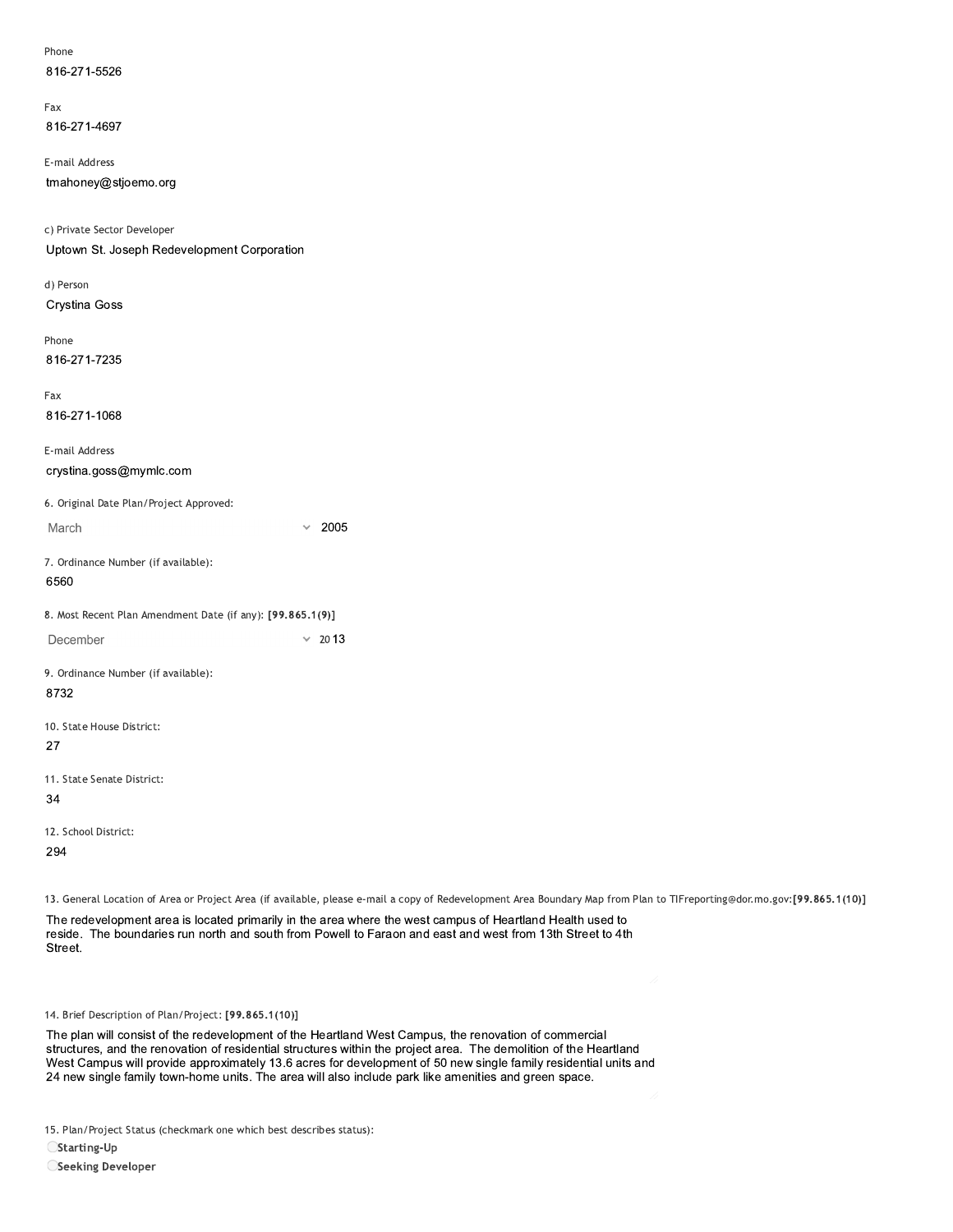**OUnder Construction CFully-Operational Olnactive ODistrict Dissolved** If clarification is needed on Plan/Project Status:

Optional...

16. Area Type (checkmark all applicable):

**Ø** Blight

Conservation

Economic Development

17. How was the "but-for" determination made? (checkmark all applicable):

Project had unusual/extraordinary costs that made the project financially unfeasible in the market place.

 $\Box$  Project required significant public infrastructure investment to remedy existing inadequate conditions.

<sup>2</sup> Project required significant public infrastructure investment to construct adequate capacity to support the project.

□ Project required parcel assembly and/or relocation costs.

If clarification is needed on "but-for" determination:

Optional...

18. Major Development Obstacles to be Overcome:

Extraordinary development costs. Deterioration of site improvements. Defective or inadequate street layouts. Unsanitary or unsafe conditions. Improper subdivision or obsolete platting. Existence of conditions which endanger life or property by fire or other causes. Economic under-utilization.

19. Briefly Describe the Project's Public Benefits: [99.865.1(10)]

The Uptown redevelopment plan will revitalize the neighborhood and encourage further downtown development. Street and alley improvement is also included in the plan. The area will be more aesthetically pleasing.

20. Briefly Describe Agreements with the Developer: [99.865.1(9)]

 $N/A$ 

|     |  | 21. Brief Description of Any Agreements with the Affected Taxing Districts: [99.865.1(9)] |  |  |  |  |
|-----|--|-------------------------------------------------------------------------------------------|--|--|--|--|
| N/A |  |                                                                                           |  |  |  |  |

N/A

22. Number of Relocated Residences During This Report Period:

 $\mathbf 0$ 

23. Number of Relocated Businesses During This Report Period:

 $\mathbf 0$ 

24. Number of Parcels Acquired Through Use of Eminent Domain Power in This Report Period: [99.865.1(12)]

 $\mathbf 0$ 

25. Identify any Businesses that have Relocated to the Redevelopment Area During This Report Period: (Completion of this section satisfies requirements of 99.810.2 'New Business Report', otherwise due by the last day of February).

> Name: Address: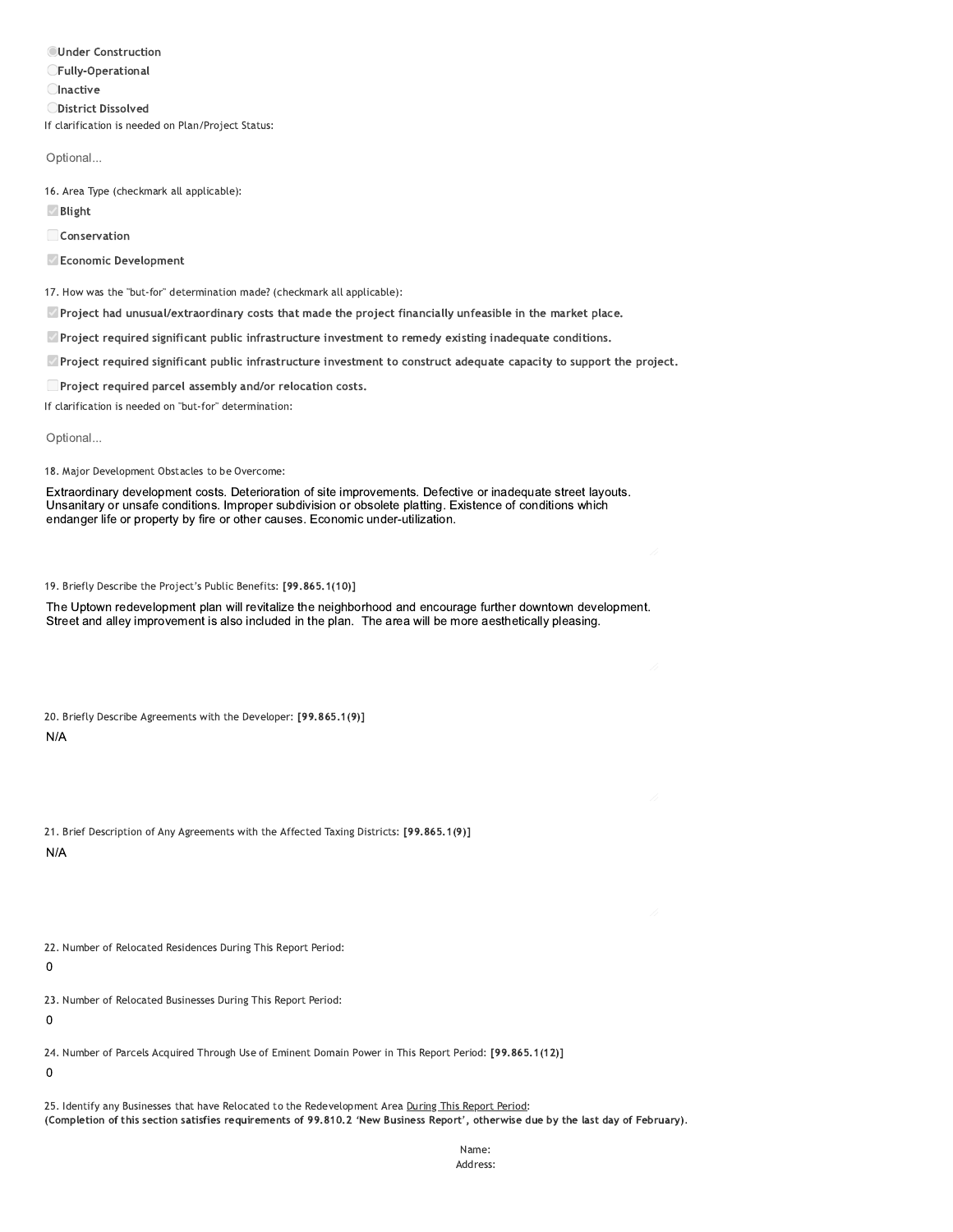#### Phone Number: Primary Business Line: Relocated From What City/County?

26. Estimate of New Jobs: Projected: 0

Actual to date: 0

27. Estimate of Retained Jobs: Projected: 0

Actual to date: 0

Section 2: Tax Increment Financing Revenues

TIF Revenue Deposits to the Special Allocation Fund as of the Report Date:

a) Payments in Lieu of Taxes (PILOTs): [99.865.1(6)]

Total received since inception:

\$13,351.80

Amount on hand (as of report date):

 $\sqrt{5}$  O

b) Economic Activity Taxes (EATs): [99.865.1(8)]

Total received since inception:

 $\sqrt{5}$  O

Amount on hand (as of report date):

 $\sqrt{5}$  O

Total Revenue on hand in the Special Allocation Fund as of Report Date: [99.865.1(1)]  $\sqrt{5}$  O

29. Expenditures for Total Project Costs Funded by TIF: [99.865.1(2)]

a) Public Infrastructure (streets, utilities, etc)

Total Since Inception:

 $\sqrt{5}$  O

Report Period Only:

 $\sqrt{5}$  O

b) Site Development (grading, dirt moving, etc.)

Total Since Inception: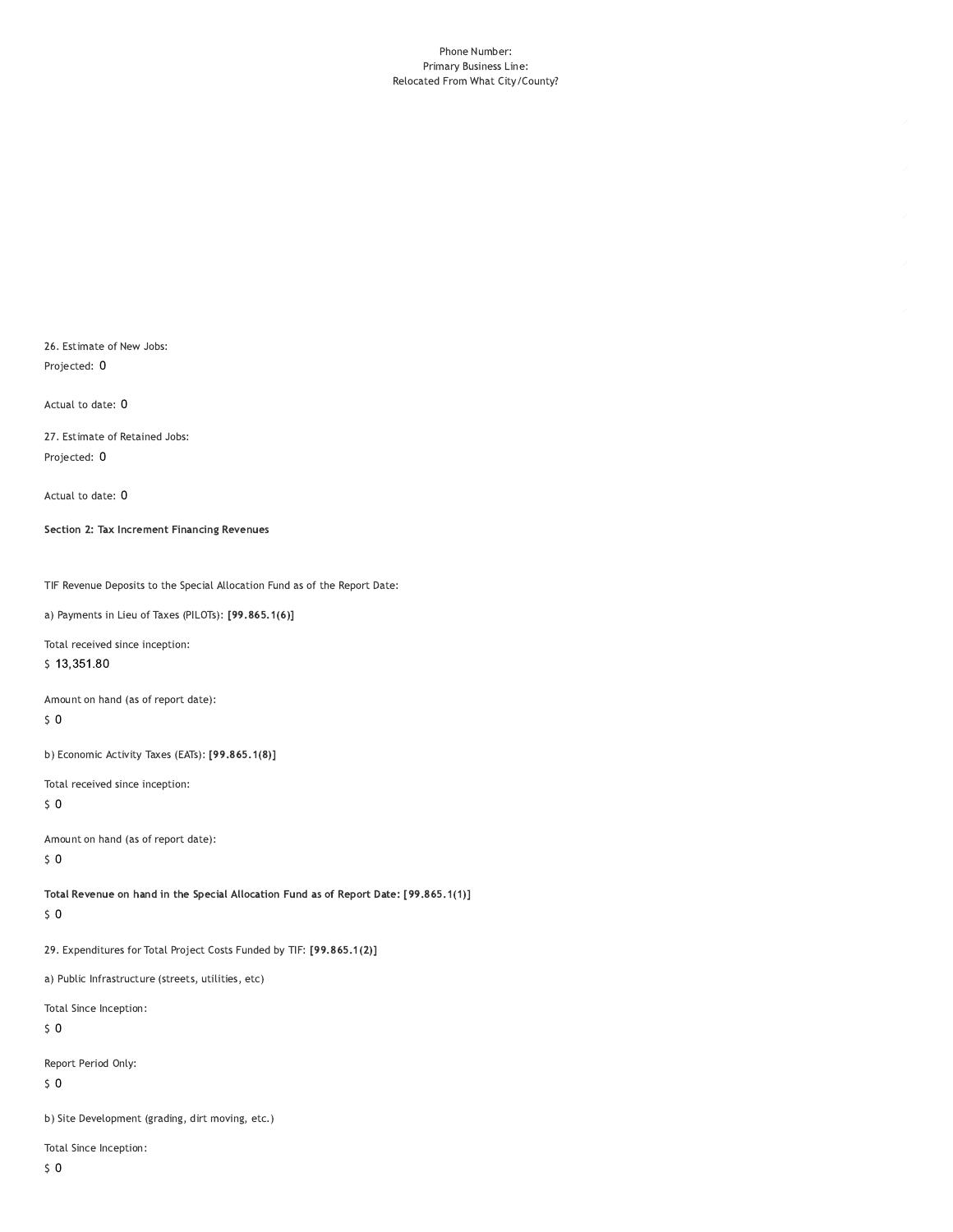Report Period Only:

 $\zeta$  0

c) Rehab of Existing Buildings [99.865.1(11)]

Total Since Inception:

 $\sqrt{5}$  O

Report Period Only:

 $50$ 

d) Acquisition of Land or Buildings [99.865.1(11)]

Total Since Inception:

 $50$ 

Report Period Only:

 $\sqrt{5}$  O

e) Other (specify): Demolition

Total Since Inception:

 $$241,500$ 

Report Period Only:  $50$ 

f) Other (specify): City Expenses

Total Since Inception: \$32,169.74

Report Period Only:

 $\sqrt{5}$  O

Amount Paid on Debt Service: [99.865.1(3)]

g) Payments of Principal and Interest on Outstanding Bonded Debt:

Since Inception:

 $50$ 

This Reporting Period:

 $\sqrt{5}$  O

h) Reimbursement to Developer for Eligible Costs:

Since Inception:  $$14,074.85$ 

This Reporting Period:  $$3,174.96$ 

i) Reimbursement to Municipality (or other Public Entity) for Eligible Costs:

Since Inception:

\$720.67

This Reporting Period:  $$167.10$ 

30. Anticipated TIF Reimbursable Costs (Only include hard costs; do not include interest or bond issuance costs.):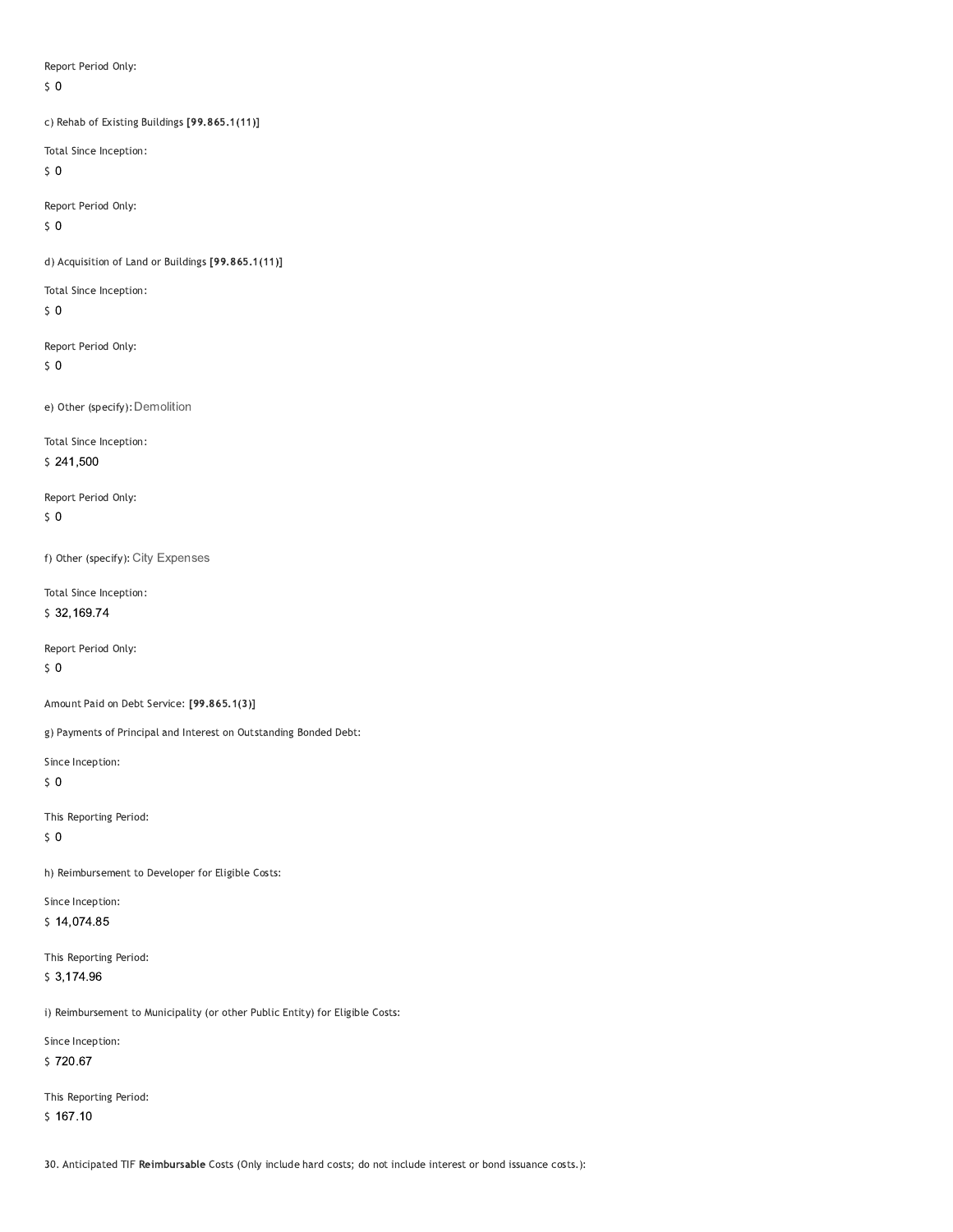a) Public Infrastructure and Site Development Costs (utility extensions, road improvements, stormwater, demolition, grading, etc.):

 $\zeta$  0

b) Property Acquisition and Relocation Costs:

 $50$ 

c) Project Implementation Costs (including professional fees):

 $\sqrt{5}$  O

d) Other (specify, as applicable): Demolition

\$1,233,500

e) Other (specify): Optional...

 $\mathsf{S}$  0

f) Other (specify): Optional...

 $\mathsf{S}$  0

Total Anticipated TIF Reimbursable Project Costs:

\$1,233,500

31. Anticipated Total Project Costs:

#### \$21,227,692

(Please e-mail a copy of the budgets from the Redevelopment Plan for Anticipated Total Project Costs and Anticipated Reimbursable TIF Costs if any revisions occurring since previous filing to TIFreporting@dor.mo.gov.)

32. TIF Financing Method (checkmark all applicable):

Pay-as-you-go

General Obligation Bonds

TIF Notes

Loan

TIF Bond

Industrial Revenue Bond

Other Bond

 $\Box$  Other

Maturity of TIF Obligations (term of the TIF payout)

33. Original Estimate (# of years to retirement):

### 23

34. Current Anticipated Estimate (# of years to retirement):

16

## **Estimated Increase in Tax Generation**

35. Original Assessed Value of the Redevelopment Project: [99.865.1(4)]

## \$272,650

36. Assessed Valuation Added to the Redevelopment Project (as of the end of the reporting period): [99.865.1(5)]

\$78,490

37. Anticipated Assessed Value at Time of District Termination:

## \$2,875,432

38. Total Amount of Base Year EATs: [99.865.1(7)]

 $50$ 

39. Total Amount of Base Year PILOTs:

 $50$ 

40. Total Annual EATs Anticipated at Time of District Termination:

 $50$